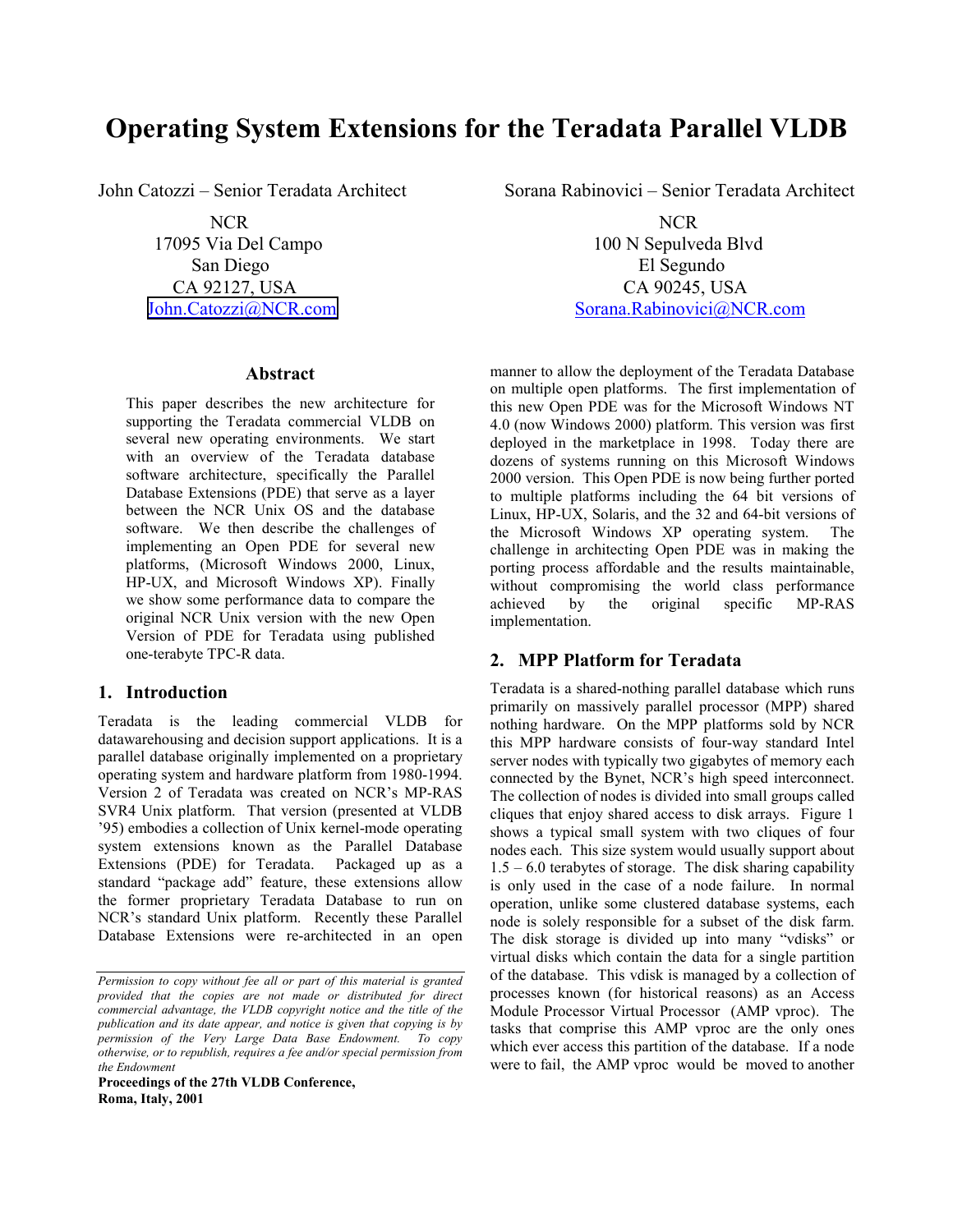

Figure 1. NCR MPP Platform for Teradata

node of the clique where it can still access the same storage.

## **3. Architecture of Teradata Database**

The Teradata Database software is really two distinct collections of code. The first, comprising the database engine, consists of three million lines of "C" code which are the same for all hardware and operating system environments. A second set of software called the Parallel Database Extensions, or PDE, provides the actual interface logic between the database and the platform software and hardware. This relationship is shown in Figure 2.



Figure 2. Teradata Software Layers

# **4. Features of Parallel Database Extensions**

Teradata achieves its unmatched performance and much of its parallel nature through a set of operating system extensions called Parallel Database Extensions. These enhancements to the base operating system extend and parallelize the standard OS environment, providing the over 400 services used by the Teradata Database. These

services consist of functions such as memory management, database data block access and cache management, messaging system, process management (start up, shut down, abort processing), priority scheduling, and the whole parallel infrastructure that allows the Teradata Database to run on a collection of one, four, or hundreds of independent SMP nodes as if it was all one system.

# **5. MP-RAS Implementation of PDE**

In order to achieve the highest performance level possible, the original MP-RAS version of PDE was coded completely as kernel mode extensions to the NCR MP-RAS SVR4 Unix operating system. These extensions were built upon the SVR4 extensible objects of scheduling class and segment driver. This architecture is described more fully in "OS Support for VLDBs: Unix Enhancements for the Teradata Data Base", VLDB'95, Proceedings of 21st International Conference on Very Large Data Bases, September 11-15, 1995, Zurich, Switzerland. This implementation was very specific to SVR4 Unix and NCR's MP-RAS operating system in particular, and is not readily portable to other environments.

# **6. Open PDE**

The desire to run Teradata on other operating environments, and specifically, Microsoft Windows NT, led in 1998 to the re-architecting of PDE in a more open, portable manner. In this new architecture for PDE, some of the code runs in kernel mode, installed as a "driver",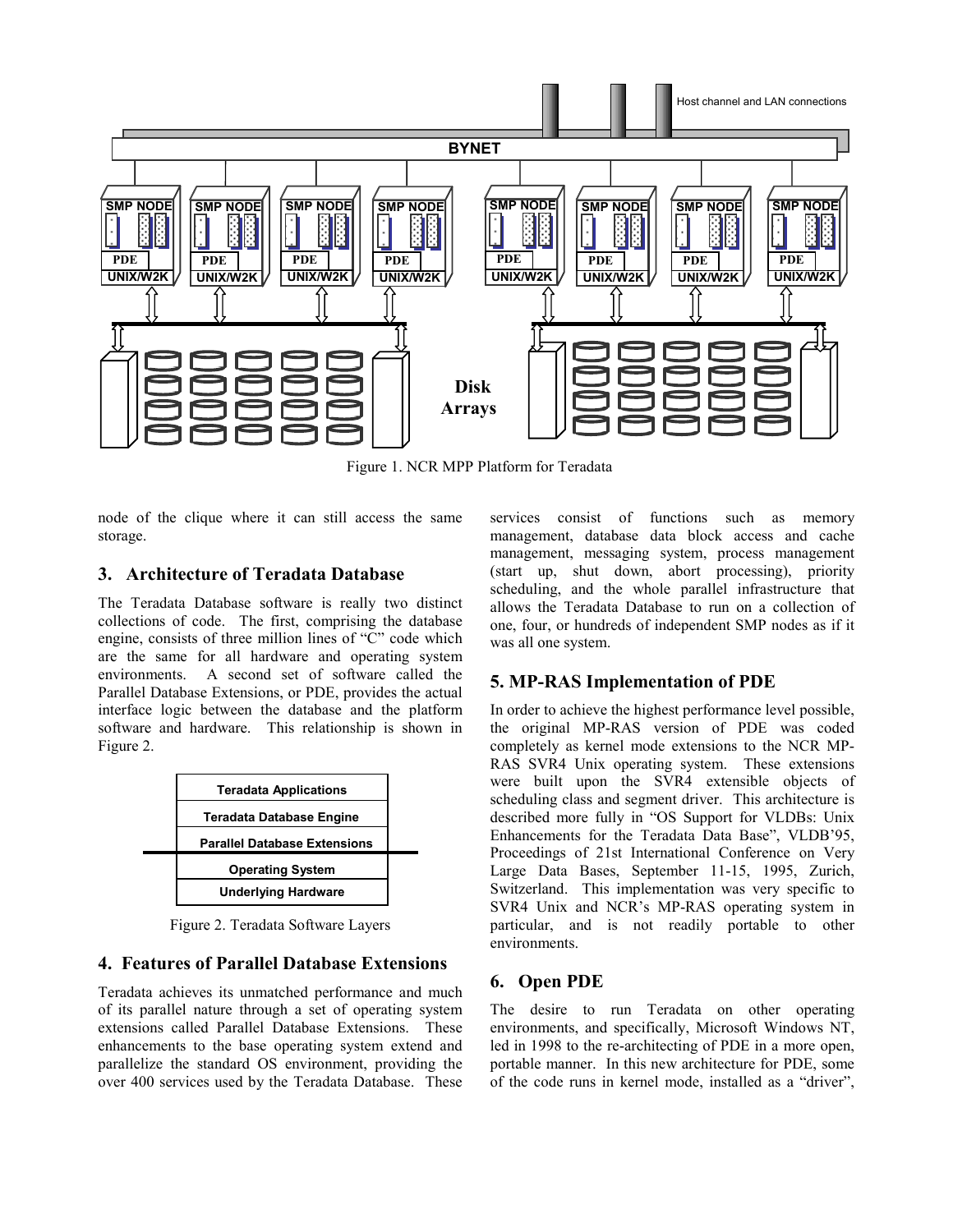while much of the code operates in user mode. The new PDE is also implemented with a layered approach to enhance portability.

The outer layer provides the actual interface to the database software and implements the services required. It is mostly unchanged from one operating system environment to another. The lower layer comprises the primitive functions, or "bricks", out of which the upper layer is built. These functions are implemented in the most performant fashion for each operating system. They include routines for implementing the low-level user-mode and kernel-mode multi-processor locks, memory "zone" allocation schemes, offset queues, wait objects, names, and daemons. In the following sections, several of these areas are described along with the problems they presented and the solutions used.

#### **6.1 User-mode Vs. Kernel Mode**

In the original MP-RAS implementation, the entire PDE was coded as kernel mode extensions to the underlying Unix operating system. This was easy and natural to do, since the original proprietary Teradata Operating System which was being replaced by PDE was all kernel mode and the target Unix operating system was owned by NCR and readily available to the PDE developers. In re-architecting PDE for portability with several target platforms this decision was resurfaced. The implementation of at least some of the PDE code in user mode was a fairly easy decision. User-mode code is generally easier to debug and maintain, and if underlying OS services are not required, can be made to perform as well as or better than a kernel-mode equivalent. Whether or not **any** of the Open PDE code would be placed inside the kernel was a much larger debate. In the end, the desire for maximum performance won out over the ease of implementation with several of the PDE sub-systems being placed in a kernel mode "driver". There are two major performance advantages allowed a kernel mode implementation that dictated its use for a few of the major sub-systems. One of these is the ability inside the kernel of providing an efficient low-level spin lock for access to shared context that must be protected from simultaneous access by the multiple CPUs of an SMP complex. There is simply no efficient means of providing this protection in user-mode. The other clear advantage to coding a service in kernel mode is when the routine must make two or more calls to the underlying operating system kernel-mode code to accomplish the desired action. If the service is already operating in kernel-mode, the repeated transitions from user-mode to kernel-mode and back can be avoided.

#### **6.2 Processes Vs. Threads Vs. Fibers**

In the original MP-RAS implementation of PDE the individual tasks of the database software were implemented as complete heavyweight processes, each with its own memory map and kernel context including registers values. The reason for this was simple: NCR's MP-RAS Unix does not have any other construct such as lightweight processes (threads) or no-weight processes (fibres). While re-architecting PDE, we looked at how to best instantiate the Teradata Database tasks and after some considerable investigation decided to use a combination of multiple heavyweight processes and kernel threads.

The Teradata database tasks can be readily placed into groups that have a large amount of shared context. Each of these groups is instantiated as a process, with the individual members of the group being the separate threads of the process. As true kernel threads, each has its own kernel context, and thread local storage. However, the threads all share the process' memory map. This makes sharing of context automatic while still allowing for private data, albeit at a reduced level of protection from wild stores by other threads. Sharing of data between different processes is accomplished through some form of shared memory mechanism as available on each operating environment.

 A typical 4-way, 2 GB node running Teradata will have about 80 processes with around 2000 total threads. Only 10 of the processes with about 120 threads each handle the vast bulk of the database work. These 10 processes are each responsible for one partition of the database, with the 120 threads within each process handling the simultaneous operations for one or more queries involving that partition of data. All of the other processes are for handling administration, start-up, shutdown, aborting, debugging, tracing, error logging, and other seldom-occurring events where the performance requirements are not so stringent.

An argument was put forward that if the over-head of context switching of processes was an undo burden than we might be better off with instantiating the database tasks as fibres rather than threads. Fibres are completely instantiated in user mode. Fibres are lightweight entities that all share not only the same memory map but utilise the same kernel context. Because of this, only one fibre at a time can be executing. The slightly reduced context switch time from not leaving user mode does not overcome the obvious drawback of not executing in parallel, thus precluding their use for implementing the Teradata Database.

#### **6.3 Implementation of PDE Primitives**

To give an idea of how PDE primitives are architected in as portable a manner as possible, we describe here one of those functions. PDE needs the ability to perform thread synchronisation actions. In order to do this PDE defines an entity called a synchronisation event. A synchronisation event can be any arbitrary happening that a thread desires to wait for or be notified of. After establishing the event object we define the operations